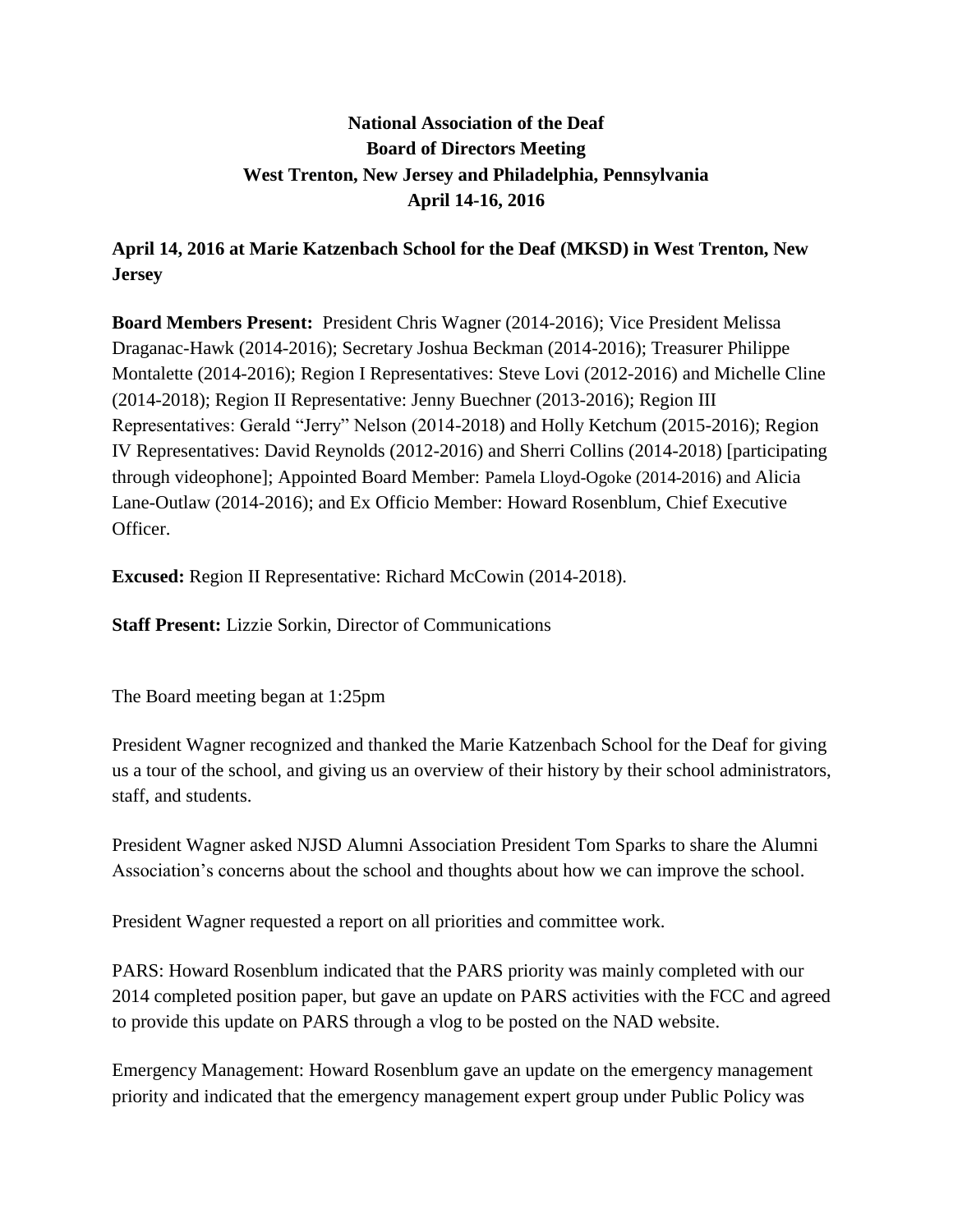working on finalizing a position statement that establishes best practices in emergency preparation.

Mental Health: Howard Rosenblum provided an update on the mental health priority and explained the work of the mental health expert group under Public Policy to create a new position statement on preserving current levels of services through the ongoing health care reforms.

EST: David Reynolds gave an update on EST and the AEBSP project. EST will have a presence at the NDEC during the NAD Conference in Phoenix, AZ. EST is working on developing a book on best practices for educators of deaf children.

YST: Michelle Cline gave an update on YST work related with the National Deaf Youth Day, and how we will plan for National Deaf Youth Day, which will happen on March 6, 2017.

Outreach: Alicia Lane-Outlaw gave an update on the activities of the Outreach Committee focusing on NAD's approach to communication, fundraising and gifting. The information that has been researched and compiled will be completed and brought to next NAD board. The Outreach Committee's Fundraising Subcommittee submitted a report on its review and recommendations for fundraising purposes, which the Board reviewed.

Steve Lovi moved to accept the Fundraising Recommendations from the Fundraising Subcommittee of the Outreach Committee. Holly Ketchum seconded. The vote was unanimous.

VRI Task Force: Holly Ketchum gave an update on the progress of the VRI Task Force, which includes updating the guidelines for health care providers. The committee discussed their plan how to educate the health care providers to use the guidelines.

Finance: Philippe Montalette gave an update on NAD's current financial status. The 2015-16 fiscal year has ended, and the Board will get a full update on the final report for the 2015-16 fiscal year soon.

Michelle Cline moved to approve the September 2015 Board meeting minutes. Steve Lovi seconded. The motion was carried.

Michelle Cline moved to approve the January 2016 Board meeting minutes. Steve Lovi seconded. Motion was carried.

President Wagner called for recess at 2:25pm.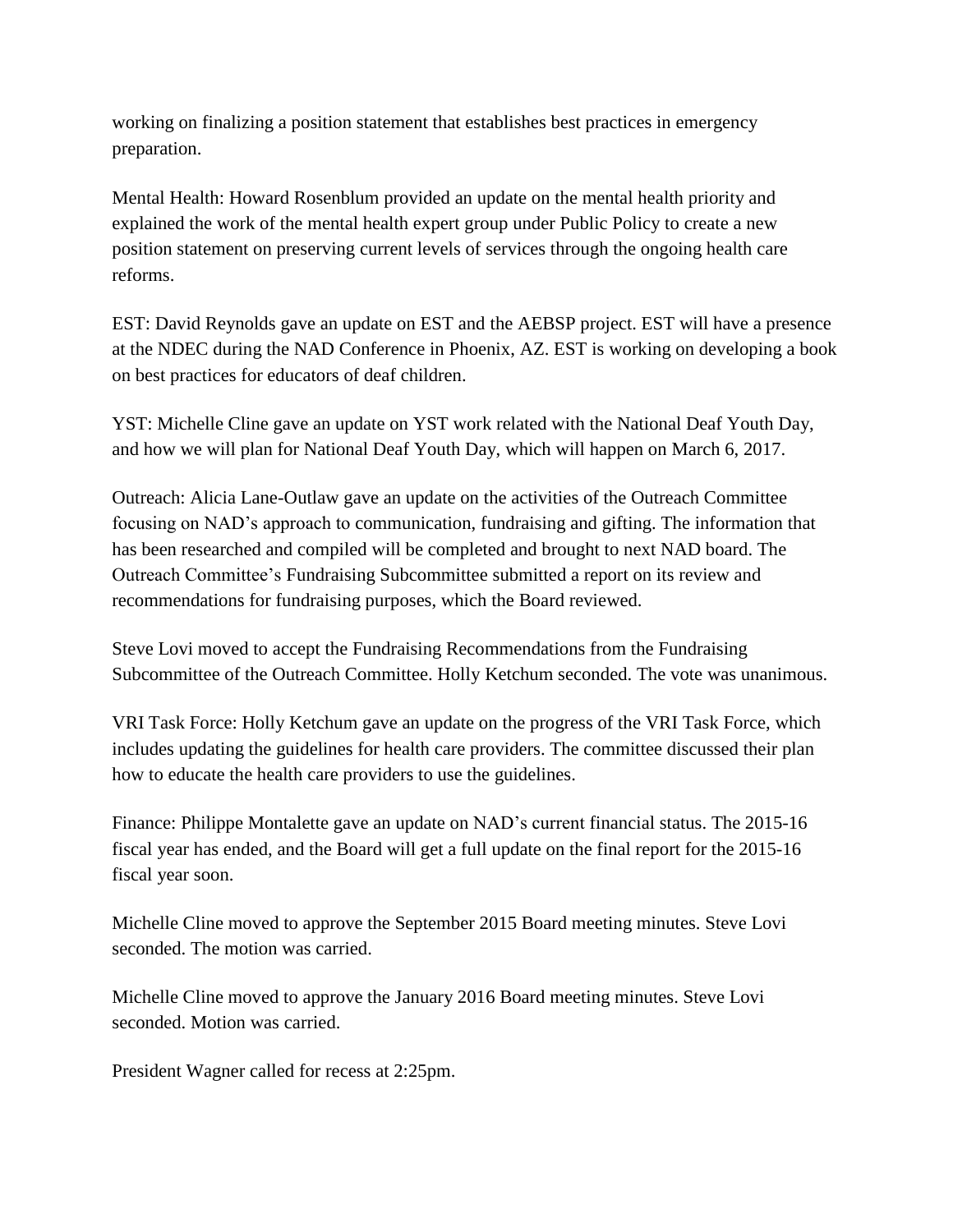The meeting resumed at 2:50pm.

President Wagner discussed the conference schedule, and went over the duties of each Board member during the conference. Various parts of the conference were discussed.

Jenny Buechner moved that the OGG members who are registered for the NAD conference shall vote online on the five nominees for OGG delegates by June 1, 2016. Melissa Draganac-Hawk seconded. The motion was carried.

President Wagner called for recess at 4:53pm.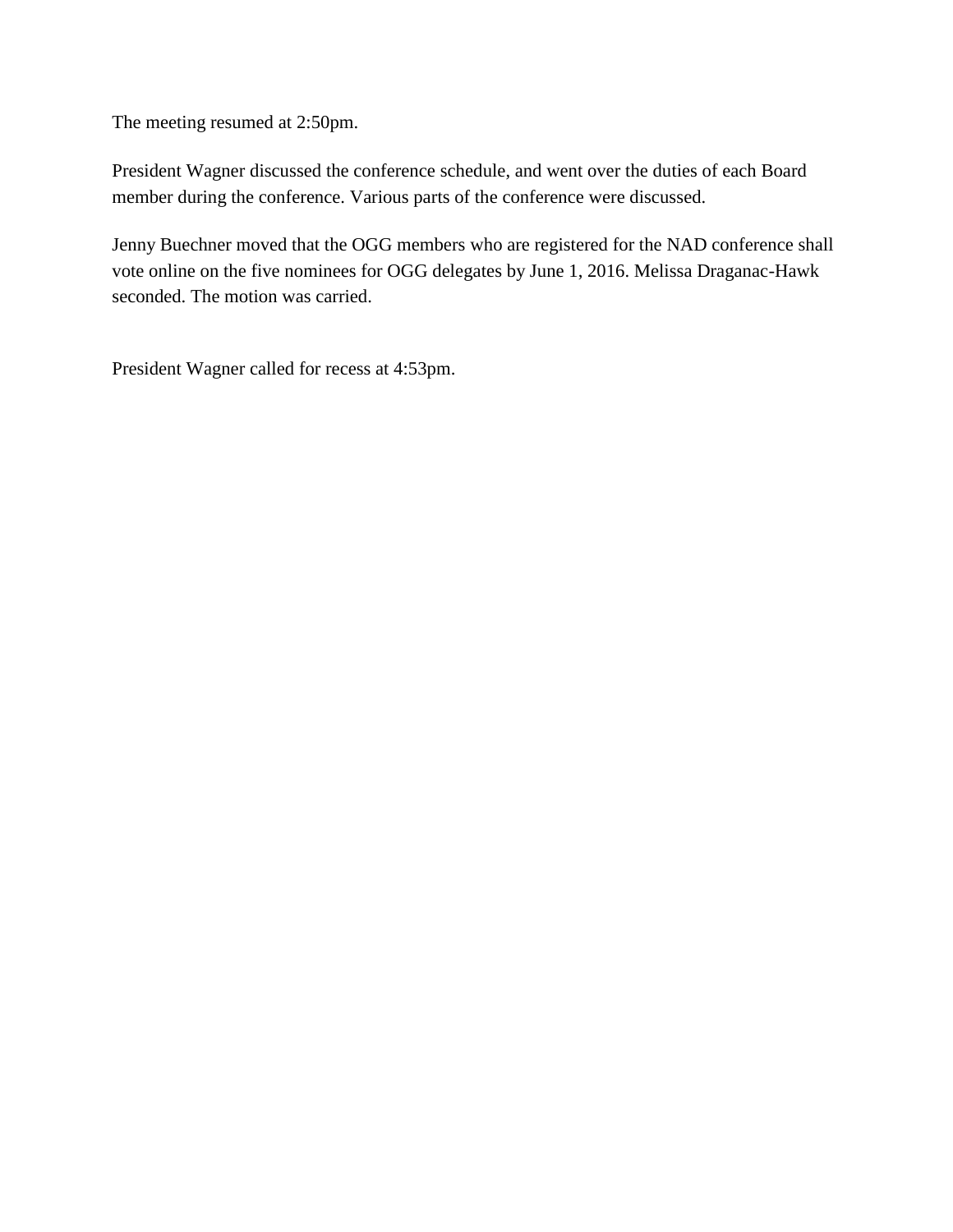### **April 15, 2016 at Pennsylvania School for the Deaf (PSD) in Philadelphia, Pennsylvania**

**Board Members Present:** President Chris Wagner (2014-2016); Vice President Melissa Draganac-Hawk (2014-2016); Secretary Joshua Beckman (2014-2016); Treasurer Philippe Montalette (2014-2016); Region I Representatives: Steve Lovi (2012-2016) and Michelle Cline (2014-2018); Region II Representatives: Jenny Buechner (2013-2016) and Richard McCowin (2014-2018) [participating through videophone]; Region III Representatives: Gerald "Jerry" Nelson (2014-2018) and Holly Ketchum (2015-2016); Region IV Representatives: David Reynolds (2012-2016) and Sherri Collins (2014-2018) [participating through videophone]; Appointed Board Member: Pamela Lloyd-Ogoke (2014-2016) and Alicia Lane-Outlaw (2014- 2016); and Ex Officio Member: Howard Rosenblum, Chief Executive Officer.

#### **Staff Present:** Lizzie Sorkin, Director of Communications

President Chris Wagner resumed the Board Meeting at 11:17am at PSD in PSD. Wagner thanked our hosts at PSD for giving us a wonderful tour of the facilities and programs.

President Wagner reviewed the agenda today about the COR process and the conference itself. COR seating will be assigned according to each organization's title in alphabetical order. However, for the election session, COR seating will be assigned based on the regions.

Steve Lovi gave an update on delegate registration and the logistics for delegates' preparation.

President Wagner called for recess at 11:56am

The meeting resumed at 1:08pm

President Wagner made welcoming remarks to the visitors and explained the meeting's agenda.

President Wagner reviewed the agenda and listed the topics to be discussed: the COR process, the election process, the OGG delegate selection, the Bylaws amendments, the Regional Caucuses and the NLTC 2019 site selection.

The NAD Board engaged in a discussion about the voting system for both the General Forum and COR.

Pamela Llyod-Ogoke provided her report on the election process, including what is being shared with the public in terms of applying to run for a position, the information that is shared with the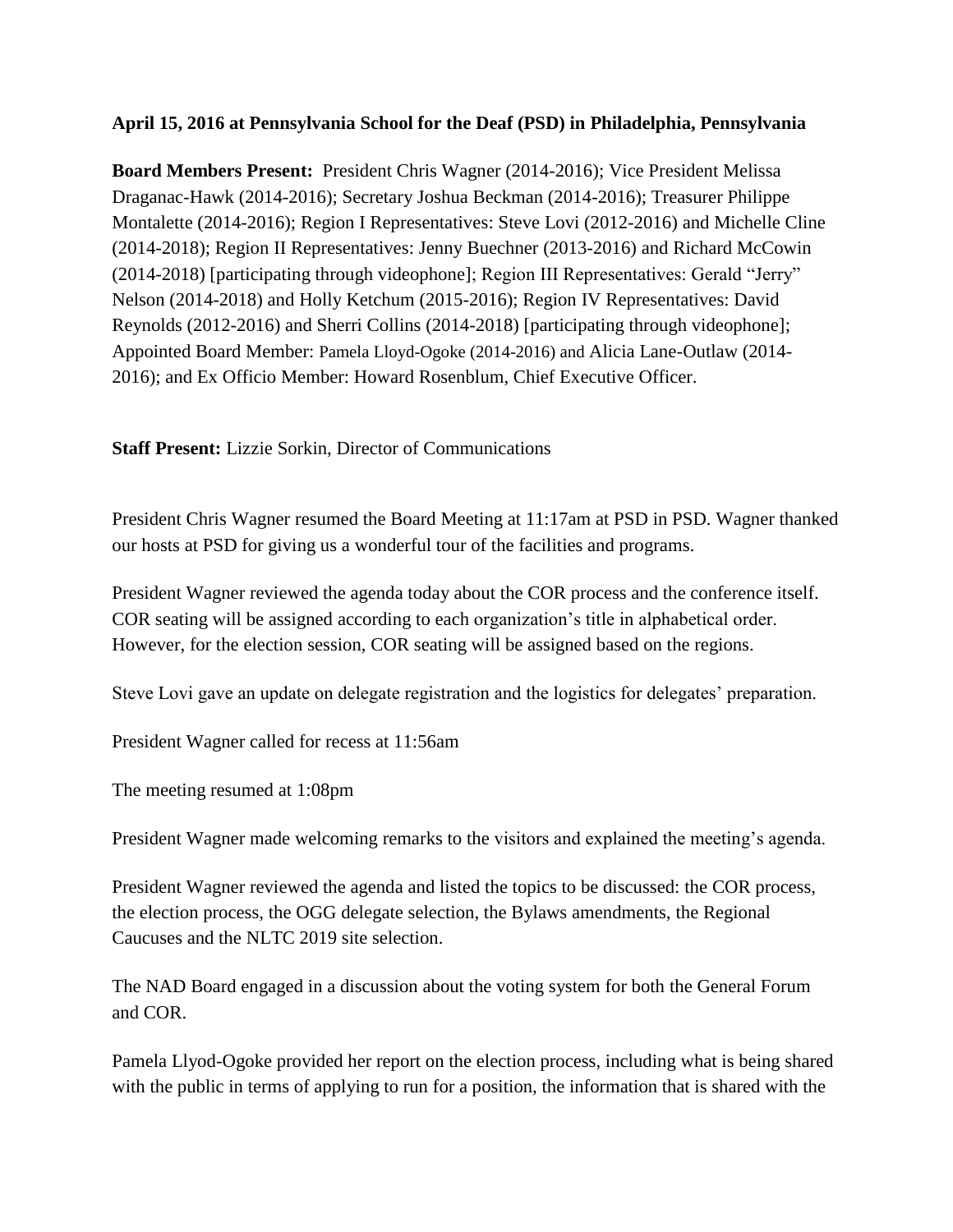public, the questionnaire that candidates need to complete, and more. In addition to Pamela, there are two people who are on the election committee: Alan Hurwitz and Jerry Nelson.

Howard Rosenblum brought up concerns about the proposed plan for the OGG delegates. The concern was the nomination process that someone would nominate that person without being aware about it. A plan was developed to contact all OGG delegates that were proposed and determine their interest.

Michelle and Holly discussed the status of priority motiongs being proposed for this conference. A few motions have come in and the focus will be on collecting more motions. A committee has been formed, but so far there is now one one person from Region IV and a representative from each of the other three regions are needed

President Wagner called for recess at 2:45pm

The meeting was resumed at 3:02pm.

Wagner introduced Neil McDevitt who is the chair of the Emergency Management Expert Group under Public Policy and is working on one of our priorities and he is the Executive Director of DHCC.

Neil made remarks about the DHCC which provides different services to the Philadelphia area. DHCC provides many kinds of service such as interpreters, ASL classes, communication access, and other services to meet the different needs of the community. Neil identified several issues that are impacting deaf individuals in the Philadelphia area:

- VRI issues Health Care providers' offices are now using VRI as primary choice for communication access.
- Now health care providers are forcing deaf people to use their own mobile phone to call interpreters to provide communication access during a medical visit.
- Right now, cross-disability organizations are very aggressive in pushing many deaf services to become a part of the organization without providing direct service for deaf people. Neil asked the NAD to work with him and other advocates to send a letter to the NCIL about this issue.

Joshua Beckman gave a report on proposed changes to the bylaws. There are no amendments proposals yet but the bylaws committee has been established. The committee will begin working on a few amendments.

President Wagner discussed about the Regional Caucus agenda during the Conference.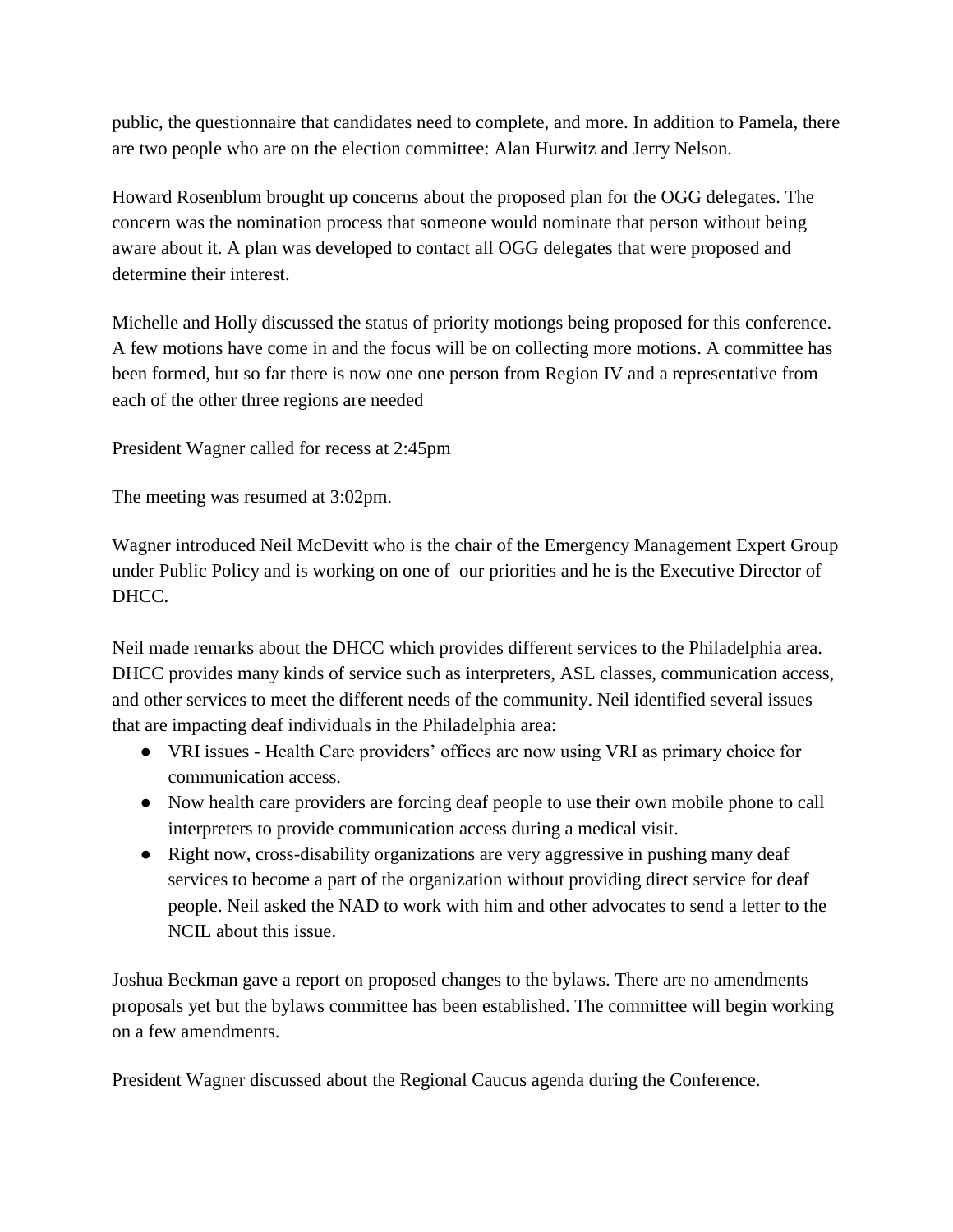President Wagner opened a discussion about selecting the NLTC 2019 site. Howard Rosenblum gave a report on various sites that were researched and listed the possible sites that were finalized as possible for 2019. He provided the pros and cons comparison and information on the hotels and locations for each site.

Sherri Collins moved to pick Albuquerque, New Mexico as NLTC 2019 during September 19- 22. Jerry Nelson seconded.

Jenny Buechner moved to table the motion that Sherri Collins made. Michelle Cline seconded.

Jerry Nelson moved to recess the meeting till tomorrow at 4:35pm.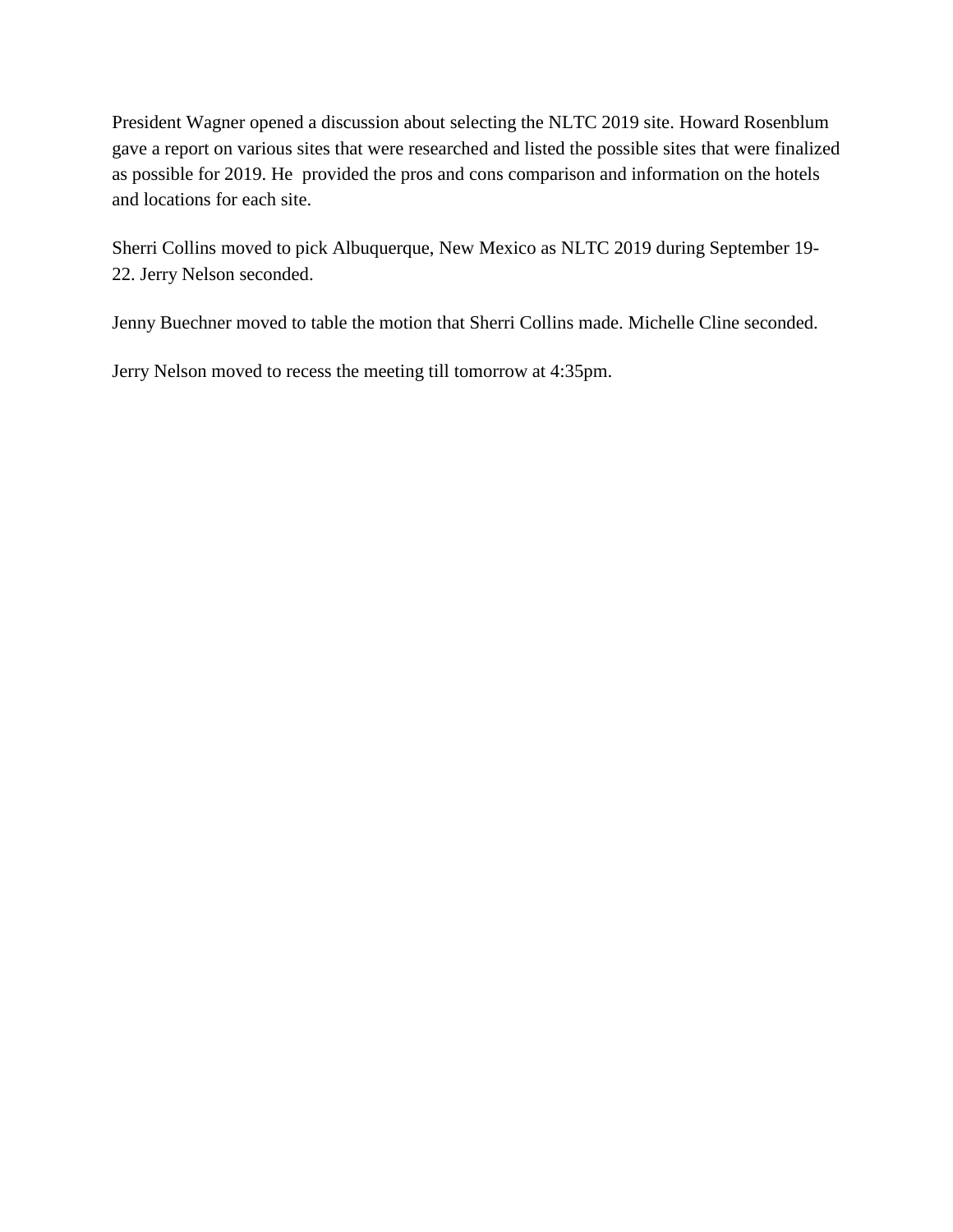### **April 16, 2016 at Pennsylvania School for the Deaf (PSD) in Philadelphia, Pennsylvania**

**Board Members Present:** President Chris Wagner (2014-2016); Vice President Melissa Draganac-Hawk (2014-2016); Secretary Joshua Beckman (2014-2016); Treasurer Philippe Montalette (2014-2016); Region I Representatives: Steve Lovi (2012-2016) and Michelle Cline (2014-2018); Region II Representatives: Richard McCowin (2014-2018) [participated through videophone] and Jenny Buechner (2013-2016); Region III Representatives: Gerald "Jerry" Nelson (2014-2018) and Holly Ketchum (2015-2016); Region IV Representatives: David Reynolds (2012-2016) and Sherri Collins (2014-2018) [participated through videophone]; Appointed Board Member: Pamela Lloyd-Ogoke (2014-2016) and Alicia Lane-Outlaw (2014- 2016); and Ex Officio Member: Howard Rosenblum, Chief Executive Officer.

#### **Staff Present:** Lizzie Sorkin, Director of Communications

The NAD Board Meeting started at 8:45am.

Alicia Lane-Outlaw moved to call for executive session. Jenny Buechner seconded. Executive session started at 8:50am.

Holly Ketchum moved to end the executive session. Philippe Montalette seconded. Executive ended at 10:48am.

Steve Lovi moved that the NAD Board, with the consultation of outside legal counsel, respond to RID President Dawn Whitcher's April 5, 2016 letter. The letter will reiterate NAD Board's position that the NAD has no legal liability with respect to the NIC. Pamela Lloyd-Ogoke seconded. The motion was unanimous.

Melissa Draganac-Hawk moved to have 10 minutes break at 11:02am.

Meeting resumed at 11:15am.

Philippe Montalette moved to resume discussion on Sherri Collins' motion that was tabled yesterday. Joshua Beckman seconded.

Sherri Collins withdrew her motion.

Jenny Buechner moved to host 2019 NLTC at Little Rock, AR on October 17-21, 2019. Holly Ketchum seconded. The motion carried.